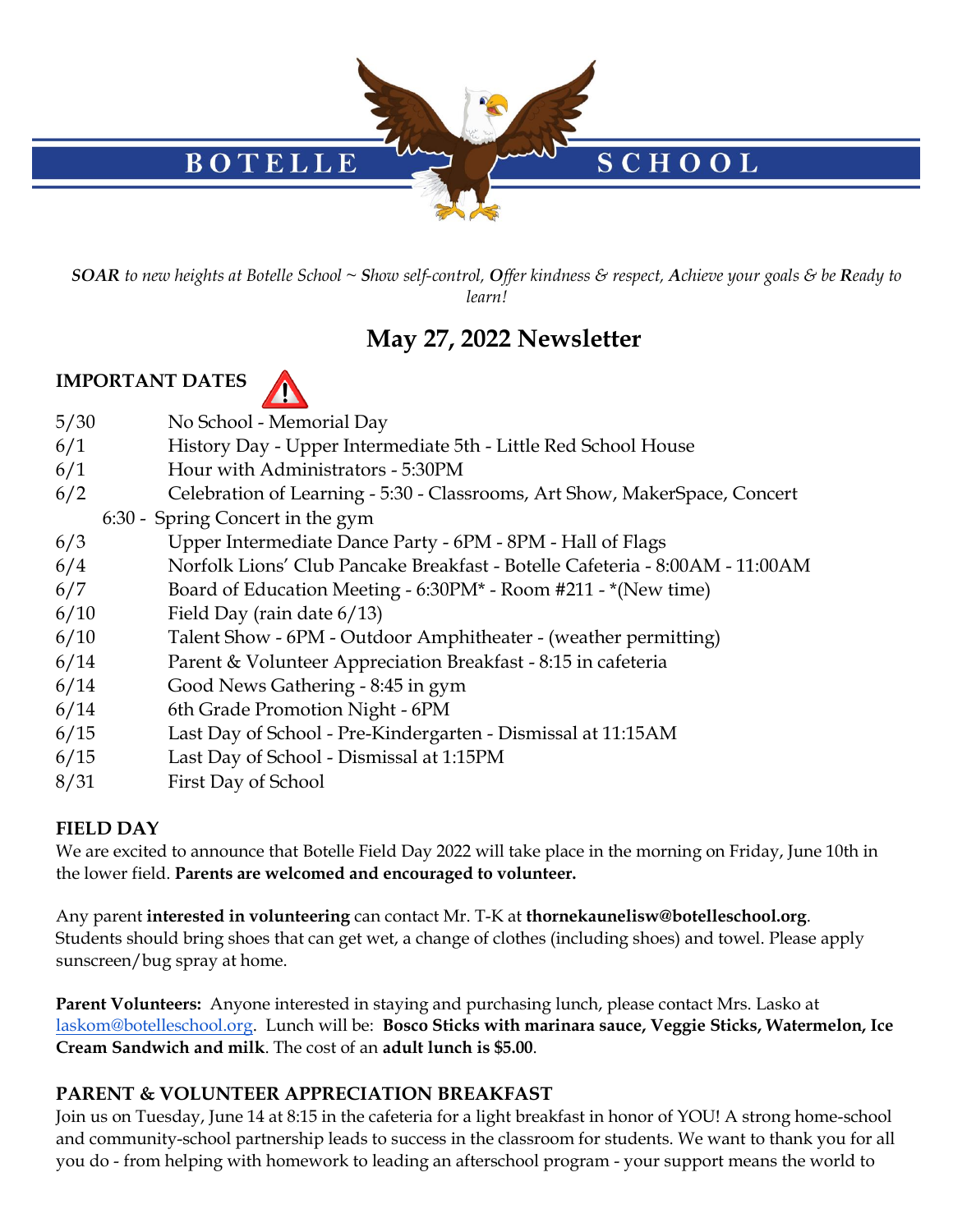us and our students. Please RSVP to Mrs. Lasko @ 860-542-5286 or [laskom@botelleschool.org](mailto:laskom@botelleschool.org) by Friday, June 10. We hope to see you there - and so do our students! Join us afterwards for the Good News Gathering starting at 8:45 in the gym!

#### **NORTHWESTERN REGIONAL #7 FOOD TRUCK KINDNESS IN MOTION FESTIVAL**

We would like to invite you and your school community to our *Second Annual Kindness in Motion Food Truck Festival on Saturday, June 4th from 12:00-6:00 pm at Northwestern Regional High School!* In addition to food trucks and music, there will be plenty of family friendly activities such as bounce houses, inflatables, sports, yard games, face painting...and more! We will also have a helicopter fly-in and a fire truck! There is something for all ages!

We are asking for a \$5 donation per person which will go directly towards funding our Kindness in Motion program for the 2022-23 school year. As you know, our Kindness in Motion program is an initiative aimed at promoting and spreading kindness. We would like to celebrate the end of a great year with this Festival!

Due to the pandemic, we have not been able to host this event since 2019. Here is the promotional video from the last food truck festival:<https://vimeo.com/340653826>

#### **NEWS FROM THE NORFOLK LIBRARY**

**Save the date -** The Norfolk Library will have the Summer Reading Kick off Party at 5pm on June 18th, 20222. A Steel Drum Band will help us celebrate " Oceans of Possibilities"which is the theme for this summer. Island attire is encouraged or perhaps deck out with your costume from the Little Mermaid! More information will come to the school in June.

## **COVID UPDATES**

Positive cases in school as of today:  $\theta$ People quarantining: 0

Please use the health screening tool daily to determine if your child should come to school.

| <b>Covid Protocols</b>                                                                                                                                                                                                                                                                                                                                                                                                                                                                                       |
|--------------------------------------------------------------------------------------------------------------------------------------------------------------------------------------------------------------------------------------------------------------------------------------------------------------------------------------------------------------------------------------------------------------------------------------------------------------------------------------------------------------|
| Daily Screening For Parents                                                                                                                                                                                                                                                                                                                                                                                                                                                                                  |
| Every morning before you send your child to school, please check for the following:                                                                                                                                                                                                                                                                                                                                                                                                                          |
| Does your child have a temperature of 100.4 degrees or greater?                                                                                                                                                                                                                                                                                                                                                                                                                                              |
| Does your child have any other symptoms of COVID 19? See the below list.                                                                                                                                                                                                                                                                                                                                                                                                                                     |
| Cough<br><b>Nausea</b><br><b>Feeling</b><br><b>New Loss of</b><br><b>Keep Child</b><br><b>Fatiaue</b><br><b>Congestion</b><br><b>Shortness of Breath</b><br><b>Muscle Pain</b><br>Vomiting<br><b>Feverish</b><br><b>Sore Throat</b><br>Taste and/or<br>Home<br><b>Runny Nose</b><br><b>Headache</b><br><b>Difficulty Breathing</b><br><b>Smell</b><br>Diarrhea<br><b>Chills</b><br>Was your unvaccinated child in close contact* with anyone confirmed with COVID-19 within the last 2<br>Weeks <sub>8</sub> |
| If the answer is YES to ANY of these questions, DO NOT send your child to school.<br>Instead, begin quarantine of your child and contact your healthcare provider. Strongly consider<br>COVID-19 testina.                                                                                                                                                                                                                                                                                                    |
| If ANYONE in your home has been tested for COVID-19 (excluding routine testing) or is symptomatic,<br>DO NOT send your unvaccinated child to school until the results have been obtained.                                                                                                                                                                                                                                                                                                                    |
| If your unvaccinated child has traveled, CDC Travel Guidelines advise that individuals who have traveled<br>should quarantine for 7 days with a test on day 5.                                                                                                                                                                                                                                                                                                                                               |
| COVID-19 Parents Screening Tool - Subject to Change Based on New Data/Guidelines - REVISED August 16, 2021                                                                                                                                                                                                                                                                                                                                                                                                   |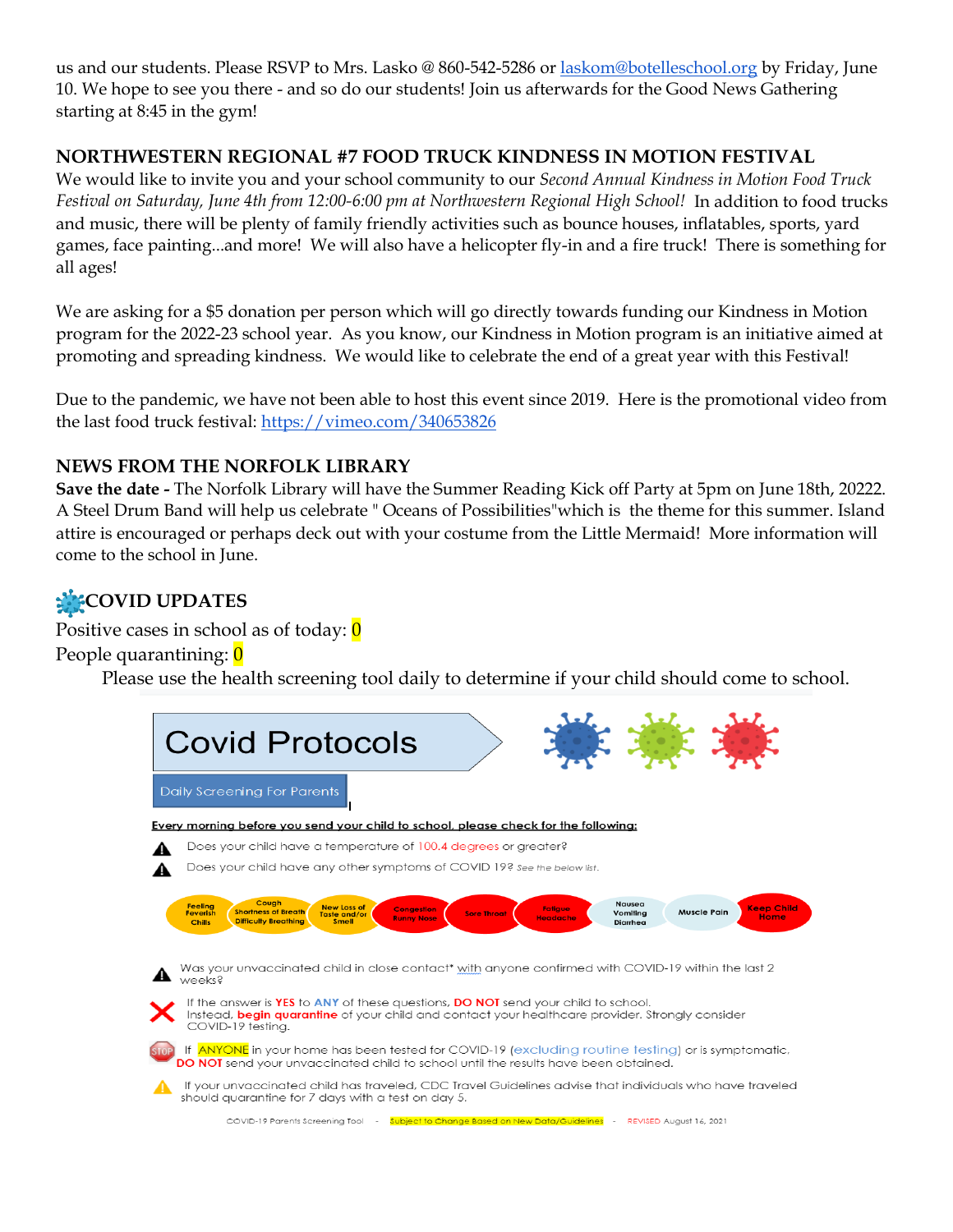Thank you for all you do to keep our school community safe and healthy. It can be difficult to understand the health protocols. Here's a quick list of steps to follow if your child is presenting with any symptoms consistent with Covid.

- 1. Keep your child home and report the absence to the school nurse.
- 2. Call your child's doctor and follow their recommendations.
- 3. Your child can return to school with a negative Covid test and improved symptoms.
- OR

4. Your child can return to school with an alternate diagnosis and note from the doctor and no or improved symptoms.

5. Call or email the school nurse to inform us of the return to school plan.

If your child is a close contact of a positive individual or anyone in the household is awaiting test results, please keep your child home and contact the school nurse. If your child is fully vaccinated and we have a record of that, you can inform us of the positive case and send your child to school.

## **MAKE UP WORK**

If your child is home sick or awaiting test results, teachers can send home missed work so your child doesn't fall behind. Please allow 24 hours for our teachers to prepare the assignments, directions and materials. We want the work to be meaningful and doable for your child.

## **REMOTE LEARNING**

Remote learning is only available to students who have a positive case of Covid or are a close contact due to an out of school exposure. Again, please allow 24 hours for our teachers to prepare the assignments, directions, and materials. Google Meets will be set up if the student has adult support available at home during live instruction. Otherwise, work will be available through SeeSaw or Google Classroom with a virtual conference with the teacher. Due to changes in the quarantine recommendations, we can provide virtual instruction if a student will be 3 days or more. If your child will be out for one or two days, teachers can provide students with assignments and will meet with your child upon their return to reteach as needed.

## **PRINCIPAL'S CORNER**

Every spring we ask families to give us feedback about Botelle School. We use your feedback to set goals and improve. Last year's survey showed that many parents did not know if our students and staff were respectful of differences and sensitive to issues regarding race, gender, sexual orientation or disabilities. While we pride ourselves on accepting each and every child for who they are and help each one feel a sense of belonging, if our families didn't know, we wanted to be sure you did!

Your feedback led to our One Book, One School initiative. Each month we highlighted a group of people and we chose a picture book that represented that group in order to raise our students' awareness of that group's culture, history, contributions and struggles. We've highlighted Hispanic Americans, Native Americans, African Americans, women, and those struggling with poverty and disabilities. This month we learned about Asian Americans and Pacific Islanders and next month we celebrate the LBGTQ+ community. By raising our students' awareness we've shown that although we